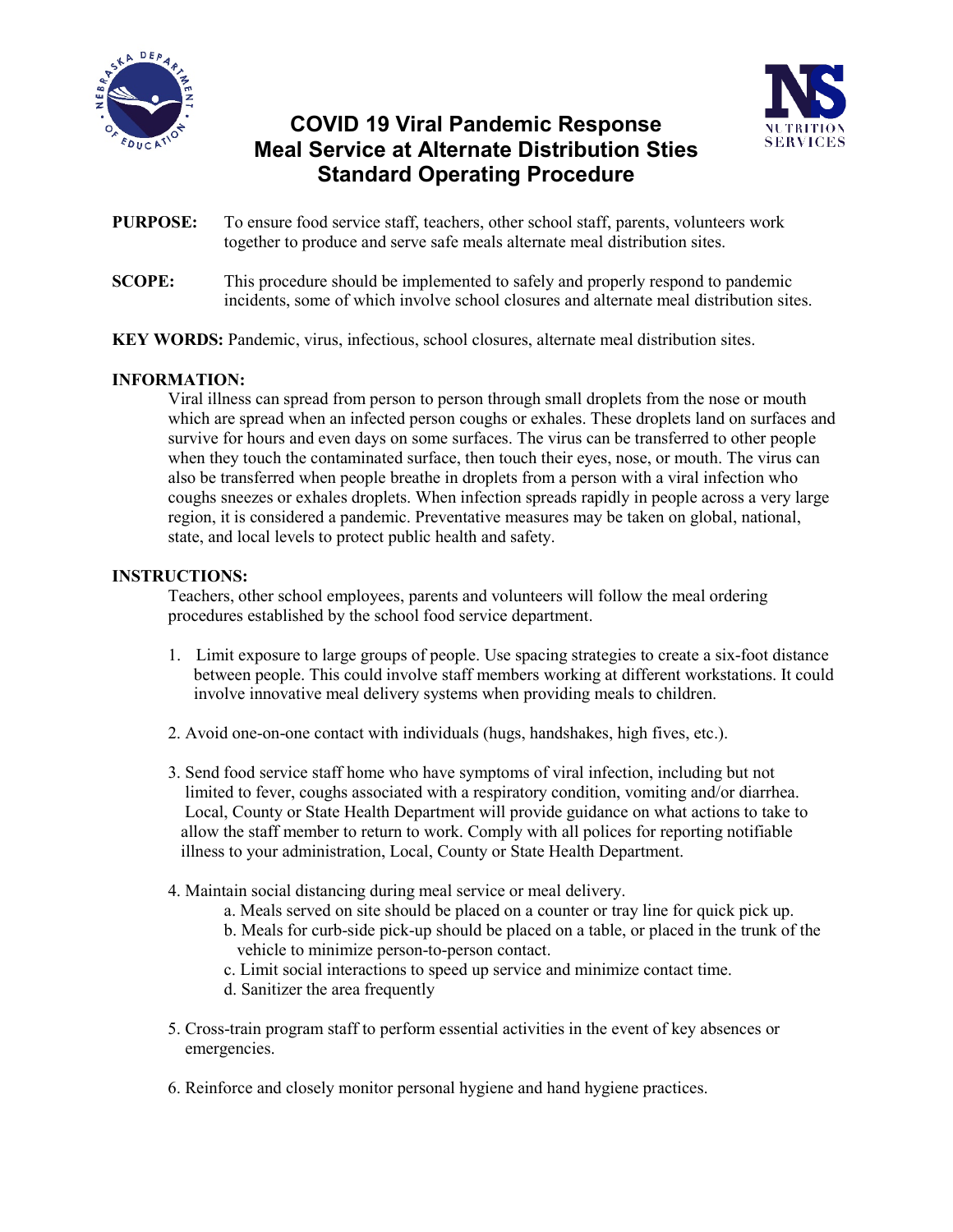



a. Wash hands properly and frequently. Many diseases and conditions are spread by not washing hands with soap and clean, running water. Refer to Washing Hands SOP. b. Apply the "no bare hand contact" rule. Wear single-use food gloves when handling ready-to-eat foods. As a best practice, wear single-use gloves when handling or delivering all foods.

c. As a best practice, wear a disposable apron when handling or delivering foods.

- d. Strongly reinforce health and hygiene activities. Refer to SOP 3 Personal Hygiene.
- 8. Avoid touching eyes, nose, or mouth. Follow appropriate coughing and sneezing etiquette. Cough or sneeze using a disposable tissue or elbow, followed by proper handwashing at all times.
- 9. Allow only program staff, custodial staff, and approved volunteers to enter program areas.
- 10. Routinely clean and disinfect high-touch nonfood-contact surfaces, such as door handles, light switches, phones, keyboards, tray slides, etc. Disinfecting works by using chemicals to kill germs on surfaces. Disinfectants are chemical products that destroy or inactivate germs.

a. Use properly diluted household bleach solutions, alcohol solutions with at least 70% alcohol, and/or EPA-registered disinfectants.

b. Disinfecting solutions can be transferred to the spray bottle for easier application to areas that need to be disinfected.

c. Allow the disinfectant to remain in contact with the surface for the appropriate amount of time. Follow manufacturer's instructions for contact time**.**

d. Diluted household bleach disinfecting solutions can be used if appropriate for the surface. Prepare by mixing 1/3rd cup bleach per gallon of warm water, wearing glove and eye protections and mixing in a well-ventilated area. Contact time for a chlorine bleach solution is about 5 minutes.

- 11. Clean and sanitize food contact surfaces before and after each use. See Cleaning and Sanitizing Food Contact Surfaces SOP.
- 12. Handle program wastes properly.
- 13. Discontinue use of share table options temporarily.
- 14. As part of overall emergency preparedness, maintain an updated contact list of key partners at the State and local levels.
- 15. Keep staff, customers, and other stakeholders informed with current and reliable information.
- 16. Work in cooperation with school administration and media to communicate importance of preventative measures,

#### **MONITORING:**

Food Service Manager/Director will ensure that at least one on-duty staff person is designated to implement this SOP during a viral pandemic incident.